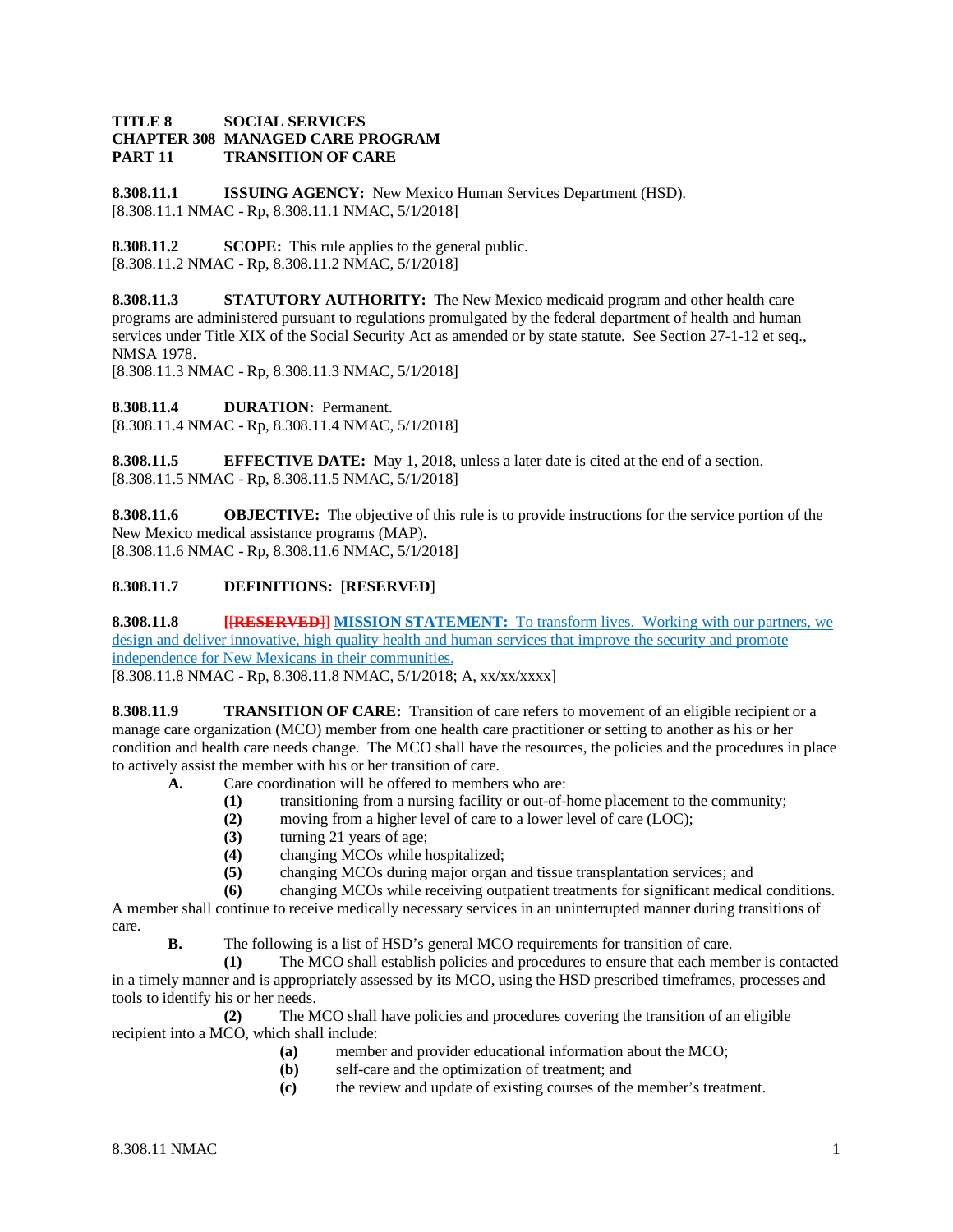**(3)** The MCO shall not transition a member to another provider for continuing services, unless the current provider is not a contracted provider.

**(4)** The MCO shall facilitate a seamless transition into a new service, a new provider, or both, in a care plan developed by the MCO without disruption in the member's services.

**(5)** When a member of a MCO is transitioning to another MCO, the receiving MCO shall immediately contact the member's relinquishing MCO and request the transfer of "transition of care data" as specified by HSD. If a MCO is contacted by another MCO requesting the transfer of "transition of care data" for a transitioning member, then upon verification of such a transition, the relinquishing MCO shall provide such data in the timeframe and format specified by HSD to the receiving MCO, and both MCOs shall facilitate a seamless transition for the member.

**(6)** The receiving MCO will ensure that its newly transitioning member is held harmless by his or her provider for the costs of medically necessary covered services, except for applicable cost sharing.

**(7)** For a medical assistance division (MAD) medically necessary covered service provided by a contracted provider, the MCO shall provide continuation of such services from that provider, but may require prior authorization for the continuation of such services from that provider beyond 30 calendar days. The receiving MCO may initiate a provider change only as specified in the MCO agreement with HSD.

**(8)** The receiving MCO shall continue providing services previously authorized by HSD, its contractor or designee, in the member's approved community benefit care plan, behavioral health treatment plan or service plan without regard to whether such a service is provided by contracted or non-contracted provider. The receiving MCO shall not reduce approved services until the member's care coordinator conducts a comprehensive needs assessment (CNA).

**C.** Transplant services, durable medical equipment and prescription drugs:

**(1)** If an eligible recipient has received HSD approval, either through fee-for-service (FFS) or any other HSD contractor, the receiving MCO shall reimburse the HSD approved providers if a donor organ becomes available during the first 30 calendar days of the member's MCO enrollment.

**(2)** If a member was approved by a MCO for transplant services, HSD shall reimburse the MCO approved providers if a donor organ becomes available during the first 30 calendar days of the eligible recipient's FFS enrollment. The MCO provider who delivers these services will be eligible for FFS enrollment if the provider is willing.

**(3)** If a member received approval from his or her MCO for durable medical equipment (DME) costing [two thousand dollars (\$2,000)] \$2,000 or more, and prior to the delivery of the DME item, was disenrolled from the MCO, the relinquishing MCO shall pay for the item.

**(4)** If an eligible recipient received FFS approval for a DME costing [two thousand dollars (\$2,000)] \$2,000 or more, and prior to the delivery of the DME item, he or she is enrolled in a MCO, HSD shall pay for the item. The DME provider will be eligible for FFS provider enrollment if the provider is willing.

**(5)** If a FFS eligible recipient enrolls in a MCO, the receiving MCO shall pay for prescribed drug refills for the first 30 calendar days or until the MCO makes other arrangements.

**(6)** If a MCO member is later determined to be exempt from MCO enrollment, HSD will pay for prescription drug refills for the first 30 calendar days of his or her FFS enrollment. The pharmacy provider will be eligible for FFS enrollment if the provider is willing;

**(7)** If a FFS eligible recipient is later enrolled in a MCO, the receiving MCO will honor all prior authorizations granted by HSD or its contractors for the first 30 calendar days or until it makes other arrangements for the transition of services. A provider who delivered services approved by HSD or through its contractors shall be reimbursed by the receiving MCO.

**(8)** If a MCO member is later determined to be exempt from MCO enrollment, HSD will honor the relinquishing MCO's prior authorizations for the first 30 calendar days or until other arrangements for the transition of services have been made. The provider will be eligible for FFS enrollment if the provider is willing.

**D.** Transition of care requirements for pregnant women:

**(1)** When a member is in her second or third trimester of pregnancy and is receiving medically necessary covered prenatal care services prior to her enrollment in the MCO, the receiving MCO will be responsible for providing continued access to her prenatal care provider (whether a contracted or non-contracted provider) through the [two month] 12-month postpartum period without any form of prior approval.

**(2)** When a newly enrolled member is in her first trimester of pregnancy and is receiving medically necessary covered prenatal care services prior to her enrollment, the receiving MCO shall be responsible for the costs of continuation of such medically necessary prenatal care services, including prenatal care and delivery, without any form of prior approval from the receiving MCO and without regard to whether such services are being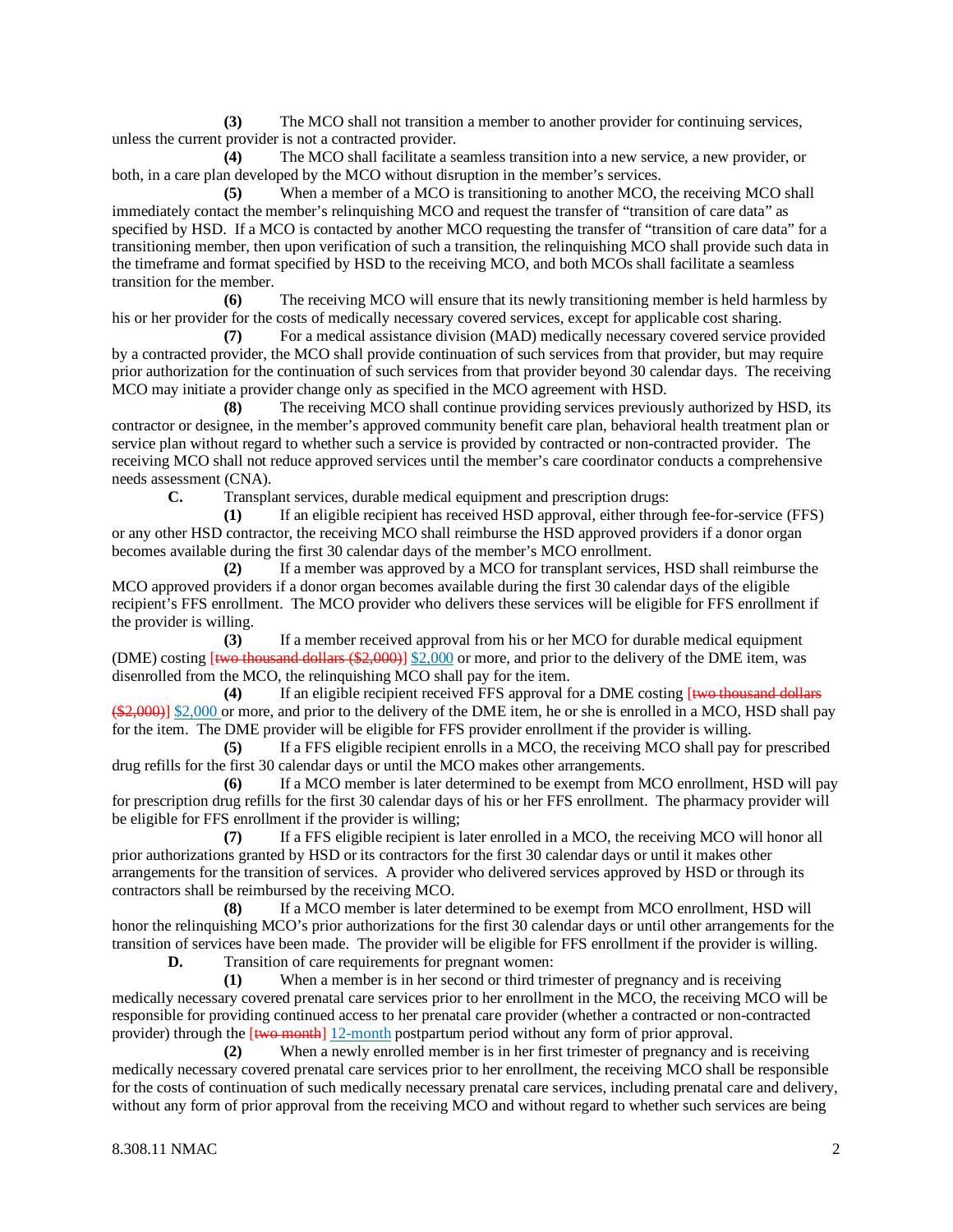provided by a contracted or non-contracted provider for up to 60 calendar days from her MCO enrollment or until she may be reasonably transferred to a MCO contracted provider without disruption in care, whichever is less.

**(3)** When a member is receiving services from a contracted provider, her MCO shall be responsible for the costs of continuation of medically necessary covered prenatal services from that provider, without any form of prior approval, through the  $[$ two month $]$  12-month postpartum period.

**(4)** When a member is receiving services from a non-contracted provider, her MCO will be responsible for the costs of continuation of medically necessary covered prenatal services, delivery, through the [two month] 12-month postpartum period, without any form of prior approval, until such time when her MCO determines it can reasonably transfer her to a contracted provider without impeding service delivery that might be harmful to her health.

**E.** Transition from institutional facility to community:

**(1)** The MCO shall develop and implement methods for identifying members who may have the ability, the desire, or both, to transition from institutional care to his or her community, such methods include, at a minimum:

**(a)** the utilization of a CNA;

**(b)** the utilization of the preadmission screening and annual resident review

(PASRR);

- **(c)** minimum data set (MDS);
- **(d)** a provider referral including hospitals, and residential treatment centers;
- **(e)** an ombudsman referral;
- **(f)** a family member referral;
- **(g)** a change in medical status;
- **(h)** the member's self-referral;
- **(i)** community reintegration allocation received;
- **(j)** state agency referral; and
- **(k)** incarceration or detention facility referral.

**(2)** When a member's transition assessment indicates that he or she is a candidate for transition to the community, his or her MCO care coordinator shall facilitate the development and completion of a transition plan, which shall remain in place for a minimum of 60 calendar days from the decision to pursue transition or until the transition has occurred and a new care plan is in place. The transition plan shall address the member's transition needs including but not limited to:

- **(a)** his or her physical and behavioral health needs;
- **(b)** the selection of providers in his or her community;
- **(c)** continuation of MAP eligibility;
- **(d)** his or her housing needs;
- **(e)** his or her financial needs;
- **(f)** his or her interpersonal skills; and
- **(g)** his or her safety.
- **(3)** The MCO shall conduct an additional assessment within 75 calendar days of the

member's transition to his or her community to determine if the transition was successful and identify any remaining needs of the member.<br> **F.** Trai

Transition from the New Mexico health insurance exchange:

**(1)** The receiving MCO must minimize the disruption of the newly enrolled member's care and ensure he or she has uninterrupted access to medically necessary services when transitioning between a MCO and his or her New Mexico health insurance exchange qualified health plan coverage.

**(2)** At a minimum, the receiving MCO shall establish transition guidelines for the following

- populations:
- **(a)** pregnant members, including the [two month] 12-month postpartum period;
- **(b)** members with complex medical conditions;
- **(c)** members receiving ongoing services or who are hospitalized at the time of

transition; and

**(d)** members who received prior authorization for services from their qualified

health plan.

**(3)** The receiving MCO is expected to coordinate services and provide phase-in and phaseout time periods for each of these populations, and to maintain written policies and procedures to address these coverage transitions.